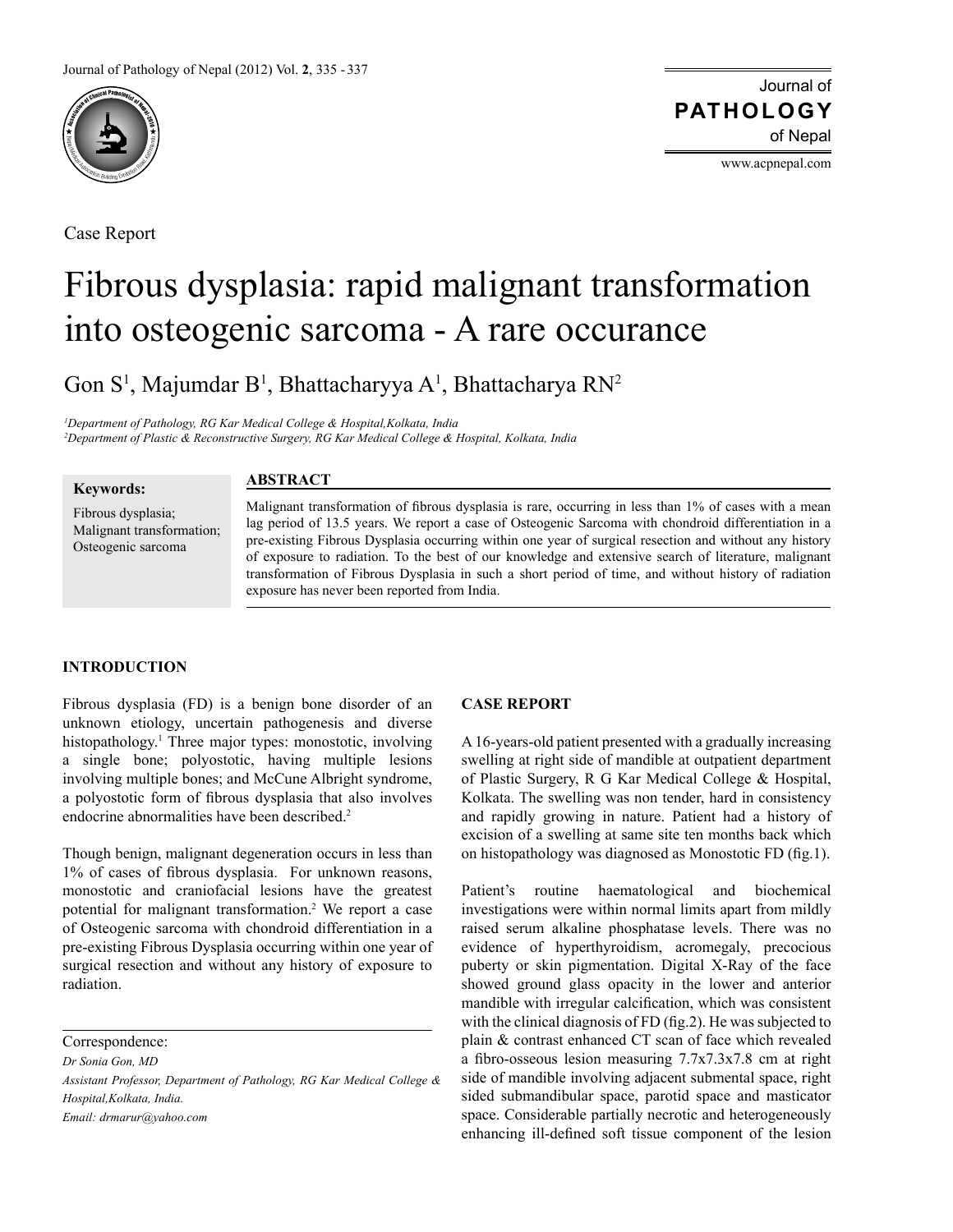

*Figure 1: Irregular trabeculae of osteoid along with hypocellular spindle cell stroma (HE stain, X400)*



*Figure 3: Plain & contrast enhanced CT scan showing heterogeneously enhancing ill defined fibro-osseous lesion in the mandible involving adjacent spaces and also bone destruction.*

with loss of adjacent soft tissue plane and expansion along with destruction of bone was noted, strongly suggesting sarcomatous changes in FD (fig. 3).

Right sided hemi-mandibulectomy with resection of the mass was done and the specimen was sent for histopathological examination.

#### **Histopathological findings**

On gross examination, the specimen consisted of part of mandible with teeth and a bony hard tumour measuring 7 cm in its greatest diameter. On microscopic examination, the tumour comprised spindle to polygonal cells exhibiting mild to moderate nuclear pleomorphism and osteoid formation. At places, malignant cartilage was also present. Significant mitotic figures were found. Histopathological diagnosis of low grade osteogenic sarcoma of mandible with chondroid differentiation arising from pre-existing FD was made (fig.4).

#### **DISCUSSION**

Malignant transformation of FD of the facial bones and jaw is rarely reported and is usually associated with a history of prior radiation treatment.<sup>3</sup> Malignant transformation of FD is rare and involves transformation into osteosarcoma,



*Figure 2: Digital X-ray exhibiting ground glass opacity in the lower and anterior mandible with irregular calcification, consistent with Fibrous Dysplasia.*



*Figure 4: Highly pleomorphic malignant cell with laying down of malignant osteoid. (HE stain, X400)*

fibrosarcoma or chondrosarcoma, in decreasing order of frequency.<sup>4</sup> Ruggieri et al<sup>5</sup> studied 28 cases of malignant transformation in FD comprising 2.5% of the total lesions involving bone, out of which 67.8% were osteogenic sarcoma. Rest 17.8%, 10.7% and 3.6% were fibrosarcoma, chondrosarcoma and malignant fibrohistiocytoma respectively. Most of the cases (46%) had a history of prior exposure to radiation. The present case also developed malignant transformation of monostotic FD diagnosed histopathologically as low grade osteogenic sarcoma with chondroid differentiation without any prior exposure to radiation.

Clinically, pain, rapid growth of a lesion and a dramatic elevation of alkaline phosphatase may herald malignant transformation.2 The malignant transformation is noted higher among male with polyostotic FD, craniofacial lesions and monostotic FD and also, exposure to radiotherapy increases malignant transformations  $>400$  folds.<sup>6,7</sup> Though the present case, a 16 years old male, did complain of pain and gradually increasing size of the tumour, serum alkaline phosphatase levels were only mildly raised.

In most reported cases, the diagnosis of FD was made in childhood but the malignant tumor developed during the third or fourth decades of life.8 The lag between the development of the FD and the sarcoma varied from a